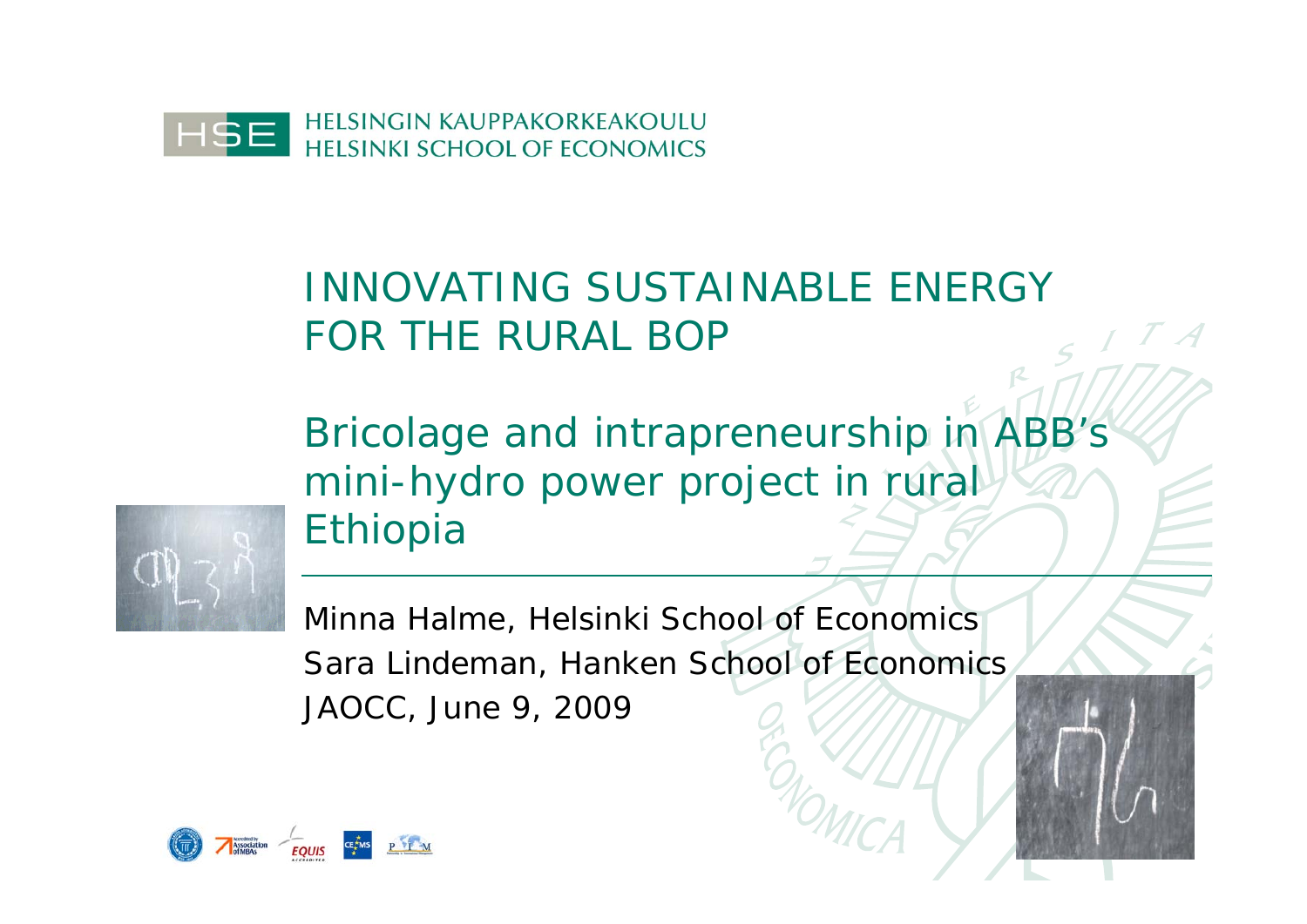

## BACKGROUND

- ABB's  $CO<sub>2</sub>$ -free rural electrification project in Ethiopia
- Poverty
- Lack of energy
- Climate change
- Population growth & deforestation
- Field study February-March 2009

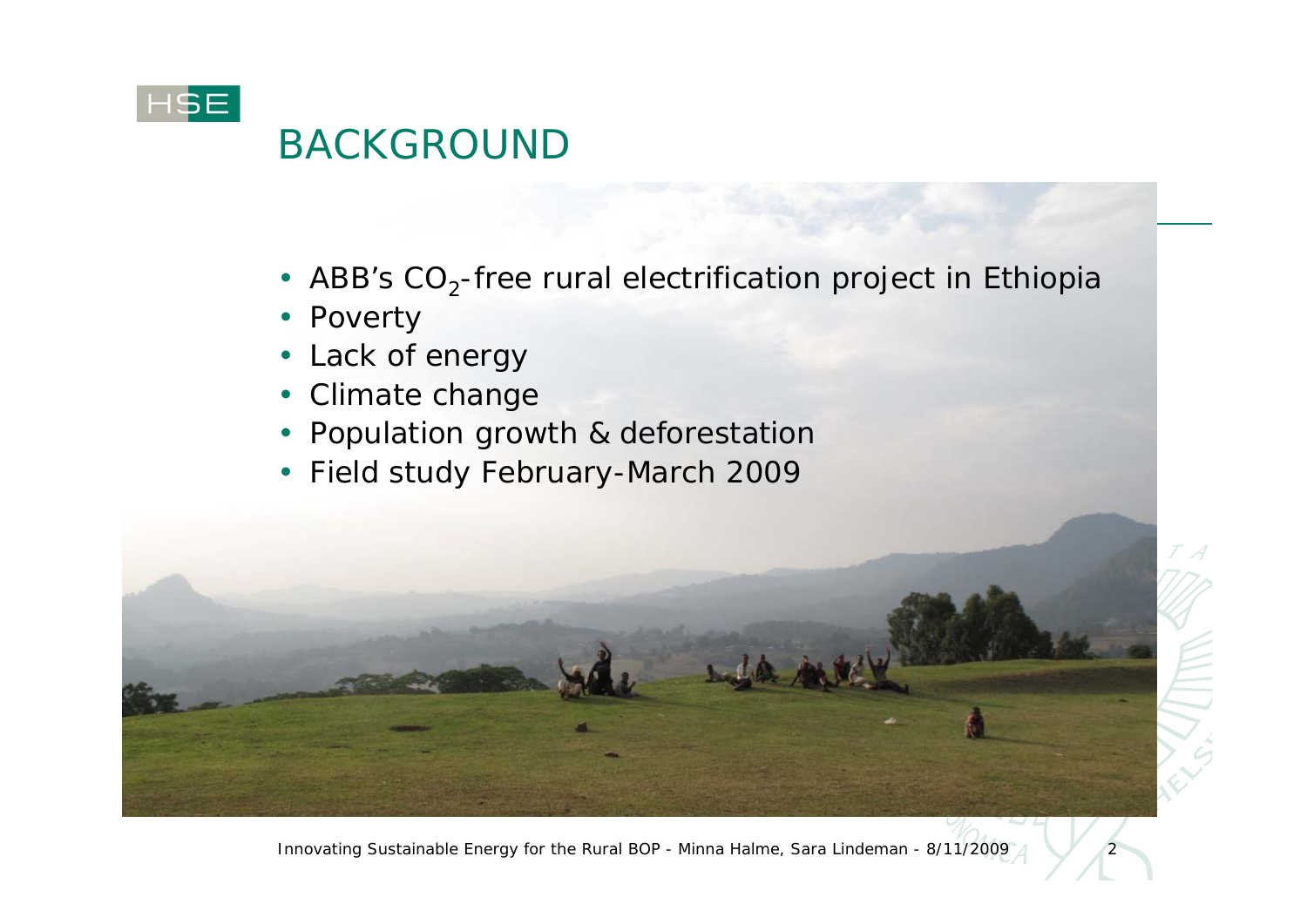

Population growth, energy needs, deforestation - local alternative energy sources?

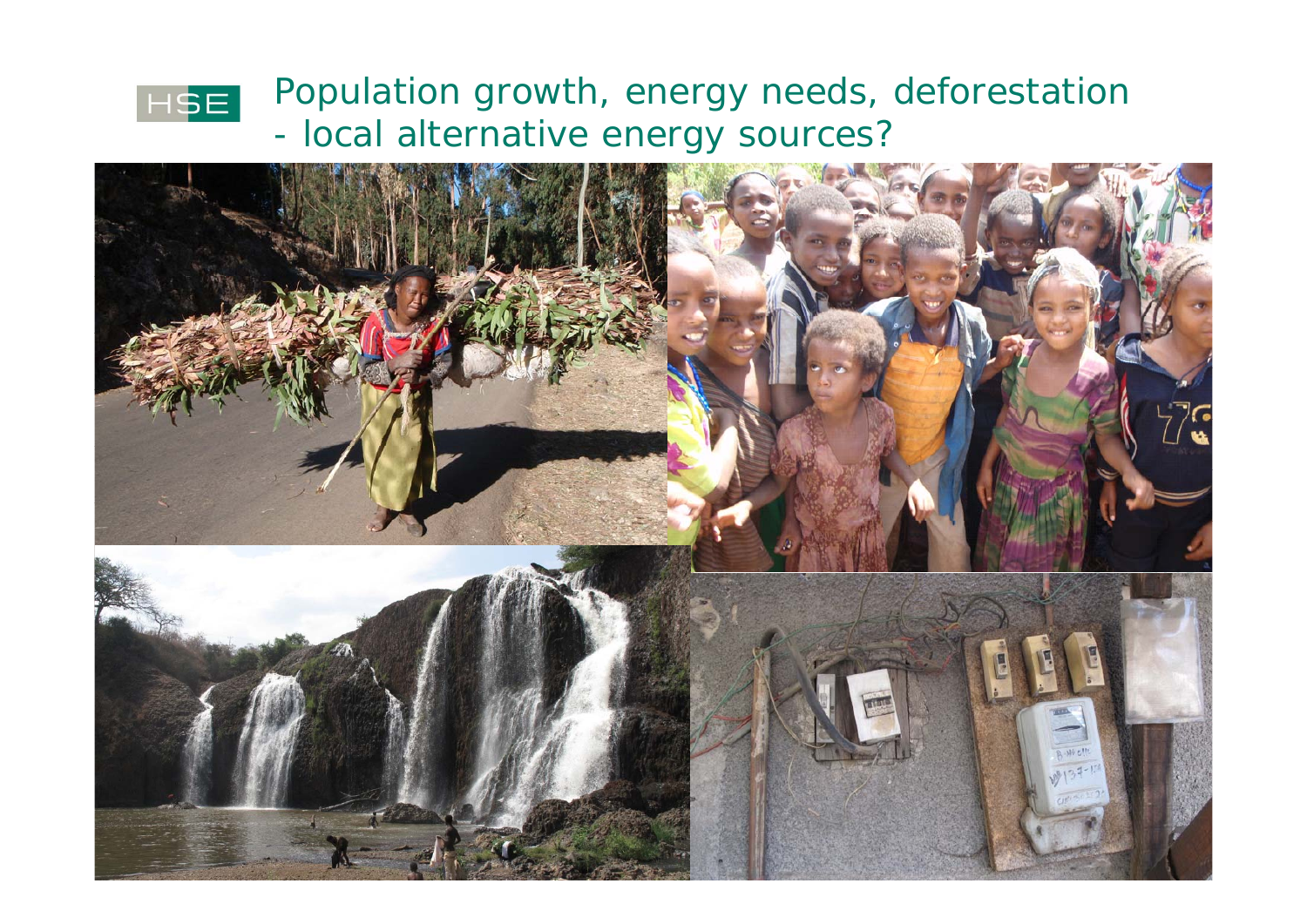#### MAKING SUSTAINABLE ELECTRICITY A **HSE** BUSINESS IN RURAL ETHIOPIA: CHALLENGES AND OPPORTUNITIES

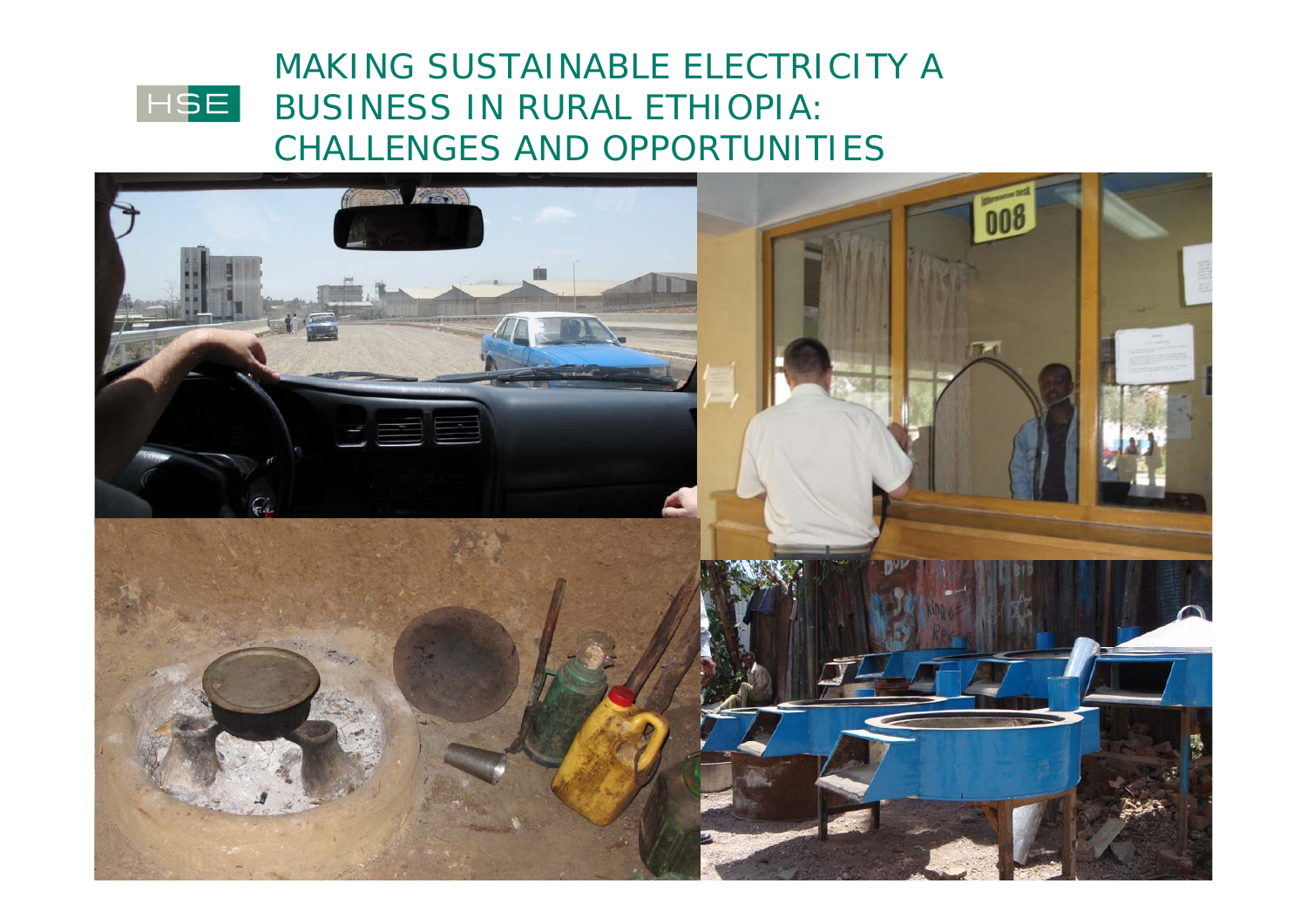OR CO2-FREE **LECTRIFICATION** 

Availability of energy source **Affordability Reliability Prepaid Cooperation** Scale up possibility • High-tech in low infrastructure: SmartGridBOP • Use and grassroots business development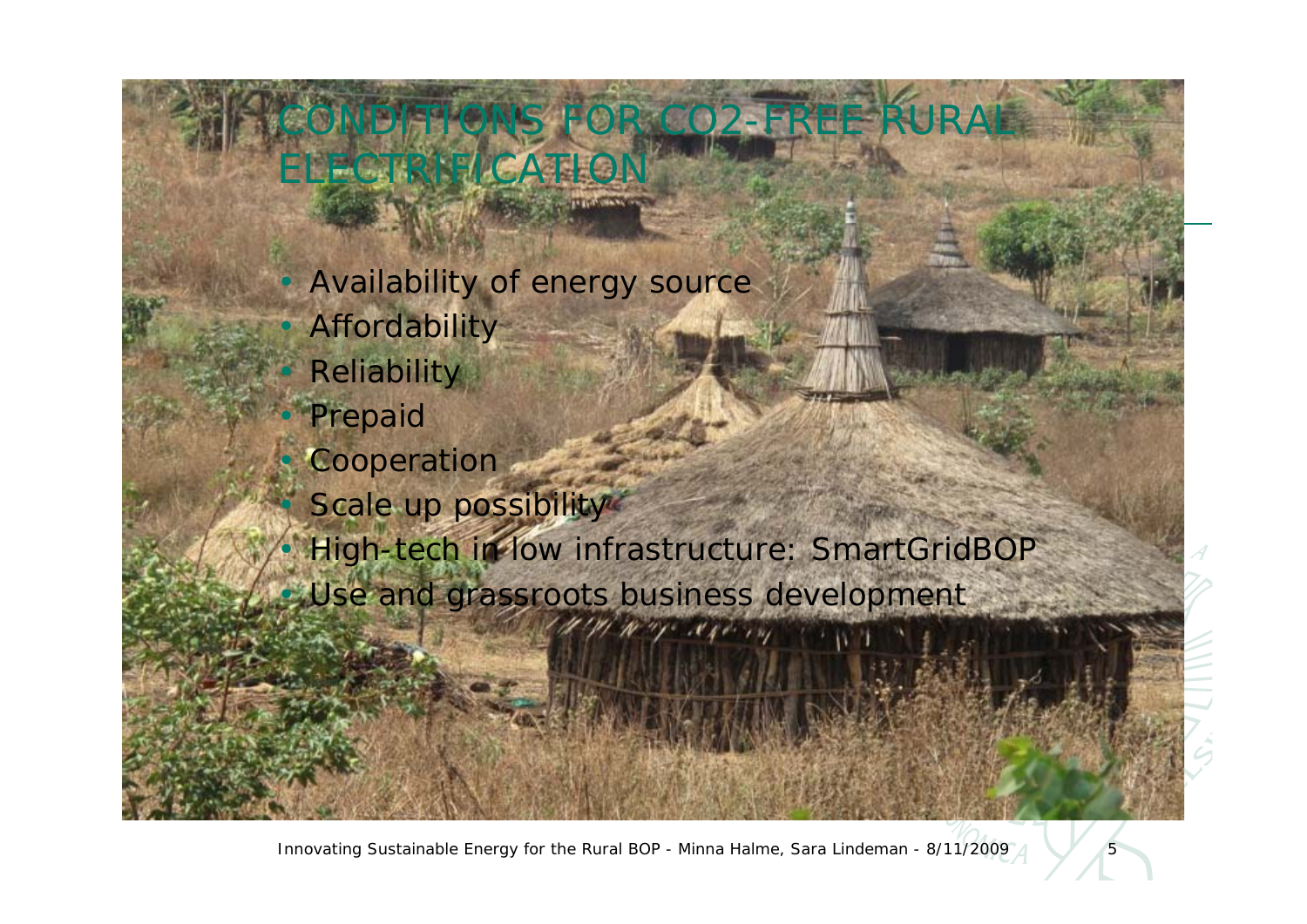### THEORETICAL IMPLICATIONS - BOP

e stories: innovate, launch, succe

- Intrapreneurship
- **Bricolage**

• Pink stories

• Reality

- P literature downplays governments' roles?
	- Business and NGO cooperation rhetoric favoured

recipe

- Co-creation: who all "co-create"?
	- Government (at different level) as
		- Active participant;
		- Facilitator;
		- Enabler and gatekeeper